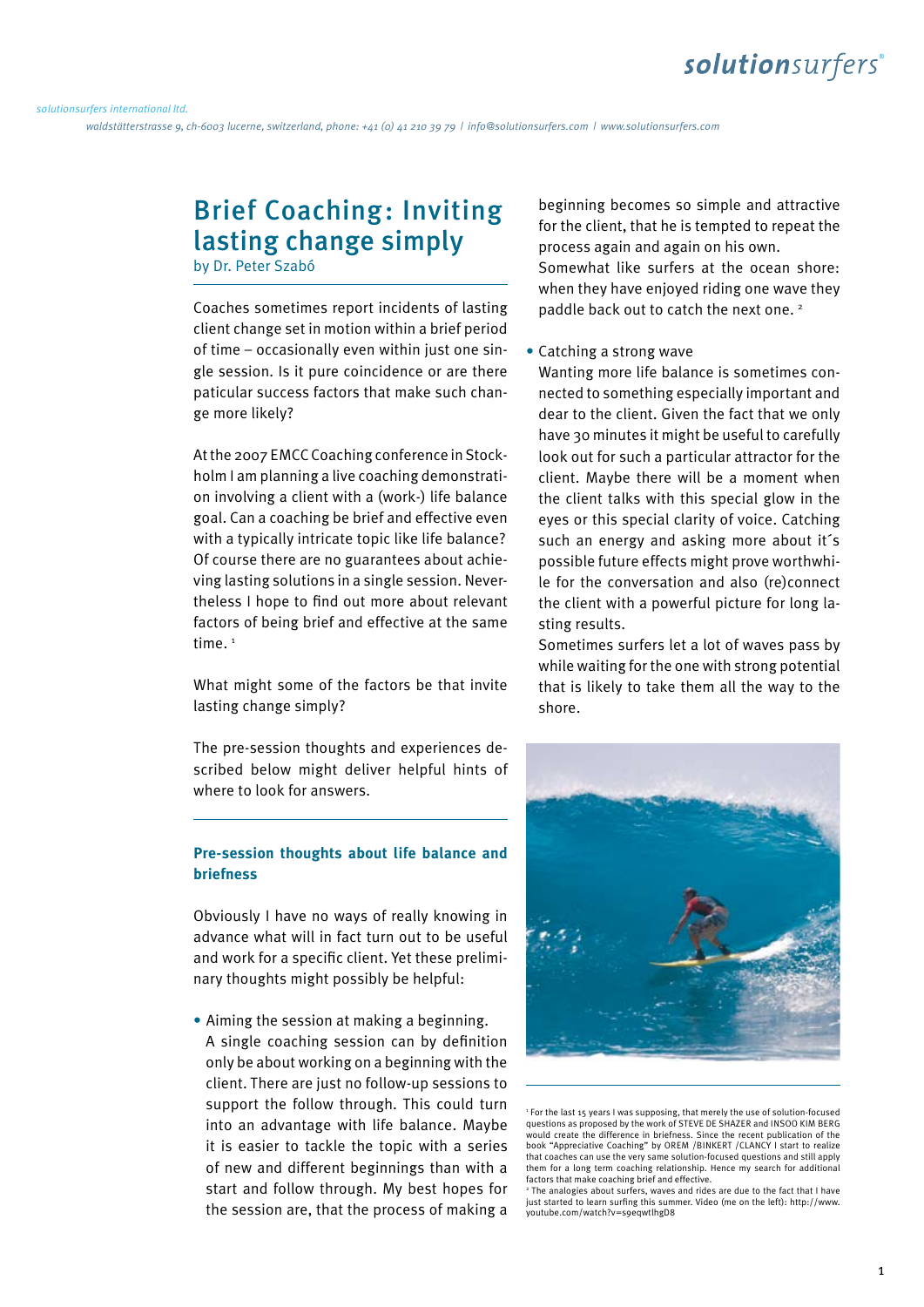# solutionsurfers®

#### **•** Economizing efforts

My best hope is that clients can find ways of more life balance as simply as possible (considering that daily work life necessities are chal lenging enough as they are). The more simple the change the bigger the chances of keeping it up in a lasting manner. Doing more of what clients already know how to do is usually more effective than putting into practice new skills. This leads to coaching questions like: "Of all the things you have been trying so far, which has been working best?" or "Of all the possible next steps that you talked about, which would be the easiest for you to start with?" If you do not want to get exhausted as a surfer while paddling to catch the wave (especially at my age of 50) you quickly learn to use as few and as effective strokes as possible.

### **Experiences and principles of Brief Coaching 3**

The two following examples may illustrate some principles of Brief Coaching in practice.

The first example, a conversation with my daughter, lasted only a few minutes—brief even by my standards (!).

The second, with an upper-level manager on his way further up, was just one single session; we agreed on two hours.

Both examples illustrate principles of "…being efficient with our coaching by helping clients get to where they want to be this week or this month, rather than just this year."4

#### **Example A:** "Dad, can you coach me?"5

One evening our eldest daughter, Anna-Julia (13 years old at that time) asked me to coach her about a school project she had to write on Rumania. Tears were running down her face as she explained how she had just too much work going on at the same time. She was really desperate. She handed me a pile of paper. I leafed around in it and asked:

"Help me understand this Rumania project a little better. Let's take a scale of 1 to 10. 10 means that you are holding the fully completed project in your hand and 1 means that you haven't done anything in this matter. Where are you in the moment?"

"Maybe at a 3", she said hesitantly. *] JOGP!TPMVUJPOTVSGFSTDPN] XXXTPMVUJPOTVSGFSTDPN*

"Already a 3? Ok so tell me: what have you already achieved, so that you are at 3 and not still at 1?"

"Well, you can see, I have all these print-outs from the internet!" She pointed at the pile in my hand, and as I looked at the pages some more, she explained: "I've already talked to my classmate about how we will divide the parts, but, you know, I haven't found anything on sports."

"Ok, there is nothing on sports yet – and what else have you done to get to 3?"

"I marked all the passages that are interesting, then I collected headings for the table of contents, but I really don't know what exactly I could write about Rumanian music."

"Sure, there's still something missing!" I leafed on. "What else have you done?"

"Well, we recorded the documentary that was on television, but we still have to pick the scenes that we could show."

"And all of this together is a 3 on your progress scale?"

"Well, actually this is more of a 4 because I did type a draft on "culture" and "geography" into the computer."

After a short moment she gave me a big smile, poked me with her elbow and said: "Hey, Dad, I am already at a four, cool!"

With that, she was gone, a smile on her face and lightness in her steps.



<sup>3</sup> this part of the paper has been published in "Coaching at Work" Magazine, September 2007

<sup>&</sup>lt;sup>4</sup> SIR JOHN WHITMORE in his advance acclaim for the book "Brief coaching for lasting solutions'

<sup>5</sup> For more detail about this coaching conversation see: www.solutionsurfers. com  $\rightarrow$  Resources  $\rightarrow$  Further Material  $\rightarrow$  Papers: "Brief Coaching: Dad can you coach me?"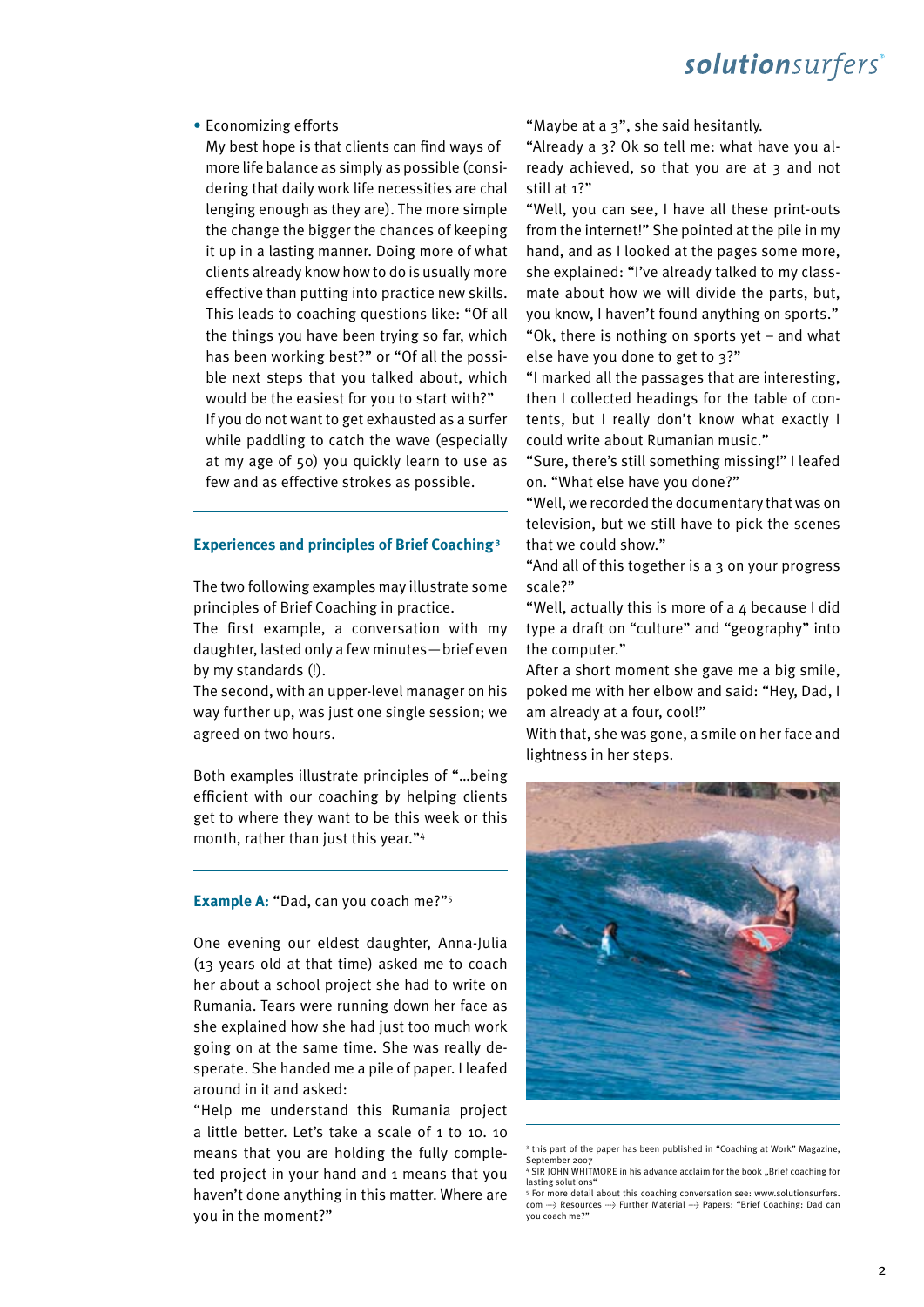### **1. Staying on top of the wave of change**

From a technical point of view in this short conversation above I just asked scaling questions, two very simple interventions with two distinct functions and an apparently lasting success:

- **•** Determining the actual position ("Where are you now on a scale of 1 to 10?").
- Merely introducing a scale often helps clients to look at things from a more distant perspective. It is like moving from drowning in the rough sea of perceived problems onto a safe surfboard that helps one to stay in a position to ride the waves.
- **•** Reinforcing what is already there ("What have you already achieved between 1 and 3?"). Inviting clients to look at the progress already made can increase clients' confidence that whatever they are up to can be done. The very same question can be asked repeatedly to elicit even more information about what clients have successfully done so far ("What else?"). Like a compliment it reinforces what the client is already doing that works for them, and possibilities for further change. In surfing this translates to catching up with the existing speed of an arriving wave so it picks you up to takes you further along.

# solutionsurfers®

ort conversation, as reality, and confirm ("Ah, yes, this is not easy" – meaning the missing things between 3 and 10 on the scale). But by giving clients a tap on the shoulder<sup>6</sup>, coaches can point their attention towards a different slice of reality ("... and over there, tell me what's over there?" – meaning things existing between 1 and 3).

> (This is not about negating what clients initially perceive when they are stuck. It is about making it possible for them to look at other pieces of the same reality and then to exercise the freedom to decide whether they want to keep looking at what is missing [sic] or to notice what is already there, or at both next to one another.)7

**•** Gentle nudging: In my experience clients first tend to forget about the freshly created choice and fall back on their initial limited perception ("but I have nothing on sports"). Sometimes clients need a gentle reminder of their choice while acknowledging what they say. ("yes, nothing on sports AND what else have you done to get to 3?).



**Example B:** Improving on a Personality Profile

By asking our coaching questions we influence how clients observe their own actions and perceive "reality". The fastest way to change is frequently to offer clients a choice of what parts of reality they want to pay attention. When Anna-Julia asked me to coach her, she imagined that she had no choice; the only slice of reality that she could perceive was defined by what was still missing in her project.

**2. Creating choice in client perception**

**•** Creating choice: As a coach I figuratively sit next to my clients, look at what they perceive Dave, a 38 year old upper-level manager in the pharmaceutical industry had called me about coaching and we decided to meet for a first and potentially only session of two hours.

I usually agree with clients to work until "things get better enough" explaining that Brief Coaching is about helping them to get a head start so they can carry on the change process drawing on their own resources as quickly as possible.

<sup>6</sup> INSOO KIM BERG (BERG/DE SHAZER 1994, BFTC Audio Tape: A Tap on the Shoulder: six useful questions in building solutions.) "No problem can be solved by the same kind of consciousness that created it" ALBERT FINSTEIN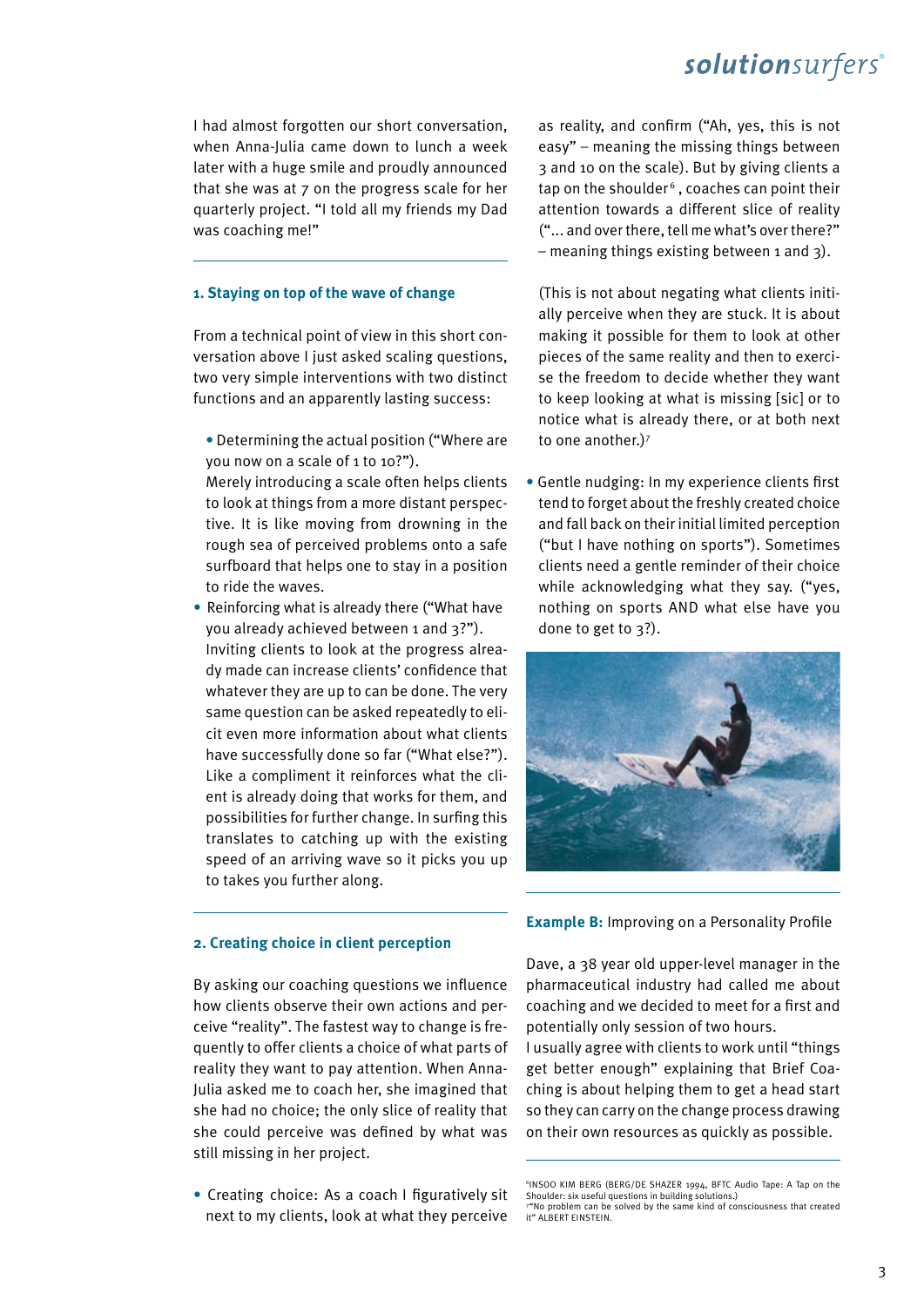# solutionsurfers®

### **Session goal:**

We started immediately right into "what needs to happen in this session so it turns out most useful to you?"

Dave explained that in a recent workshop of the entire management crew his "I" in the "DISC"Personality Profile<sup>8</sup> had turned out very low. Results showed his Interaction (=I) in relationships was around "12" normally, and could go up to "50". The "I"'s of his colleagues, however, were generally more around 70. "I want to reach 70 but in my own fitting style", he said.

In this case the "scale between 1 and 100 on a profile score" was introduced by the client himself. Scales help client and coach to get clarity and understanding of what they are talking about. It becomes easy to move between relevant positions on the scale representing different client behaviours.9

### **Positive effects of reaching the goal:**

"Dave, suppose you could get to 70 somehow, how would you act differently at 70 in your own fitting style?" It turned out that the most relevant difference would be having full trust and support by his boss. This was very important to him and something he longed for. "I do not know how I can contribute to that in a way that I am comfortable with" he said, "many things that my peers do to earn trust from others and build the relationship are just not my style."

Asking about positive effects of reaching the goal usually clarifies what is important to the client and what makes the idea of change so attractive. Clients are true experts in knowing which powerful wave to pick to take them further.

### **Existing resources:**

When I asked about recent examples of him reaching at least somewhere close to 70 he could not recall anything relevant at first. But the more I asked questions about his existing competency to interact, the better his memory got:

- how had he managed to get up to middle management in his career so far?
- how had he contributed to the trust and sup-

*port of his earlier superiors?* 

• when had there been even shortest moments of trust and support from his current boss?

We spent more than an hour with just the questions above until he came to realize that there had been relevant instances of him being at 60 and even 75 on his scale. I became more and more impressed and fascinated with his competencies and integrity in shaping relationships and getting results.

One useful success story was when Dave was given full management responsibility to turn around a desolate production plant early on in his career, and the other one was fairly recent when he had just taken the initiative to fly over to troubleshoot in a conflict situation in his current job. In both examples he had somehow been granted trust in advance by his superiors. We worked at developing a richly detailed picture of his behaviour that had made the difference in enabeling his superiors' to be fully trusting and confident.

A client well aware of his own resources is the best guarantee for lasting results after the coach is gone. Surfers who have once experienced using the power of a wave and their own skill in standing up and riding it to the shore are liking to get hooked in a useful way. Co-creating this awareness of the client's resourcefulness may take a lot of gentle nudging and persistence from the coach. However, putting in this persistent and focused work in the first session is one way to be brief while still being effective in coaching.

### **Observable clues for further progress:**

Fifteen minutes before the end of the session we got around to discussing how he would notice further progress within the next days and weeks. He easily came up with a long list of things he could do AND which would authentically fit his personality. He was obviously inspired, recalling what had already worked for him in his career.

<sup>8</sup> The DISC Profile generates insights about personal work behaviour. One of thefour items "I" stands for "Interaction". See: http://www.mydiscprofile.com/ 9 I did not know he tool at the time of our conversation. The advantage of staying at surface of scaling is that I do not need to understand the details of a given tool in order to be helpful in the forward moving process.